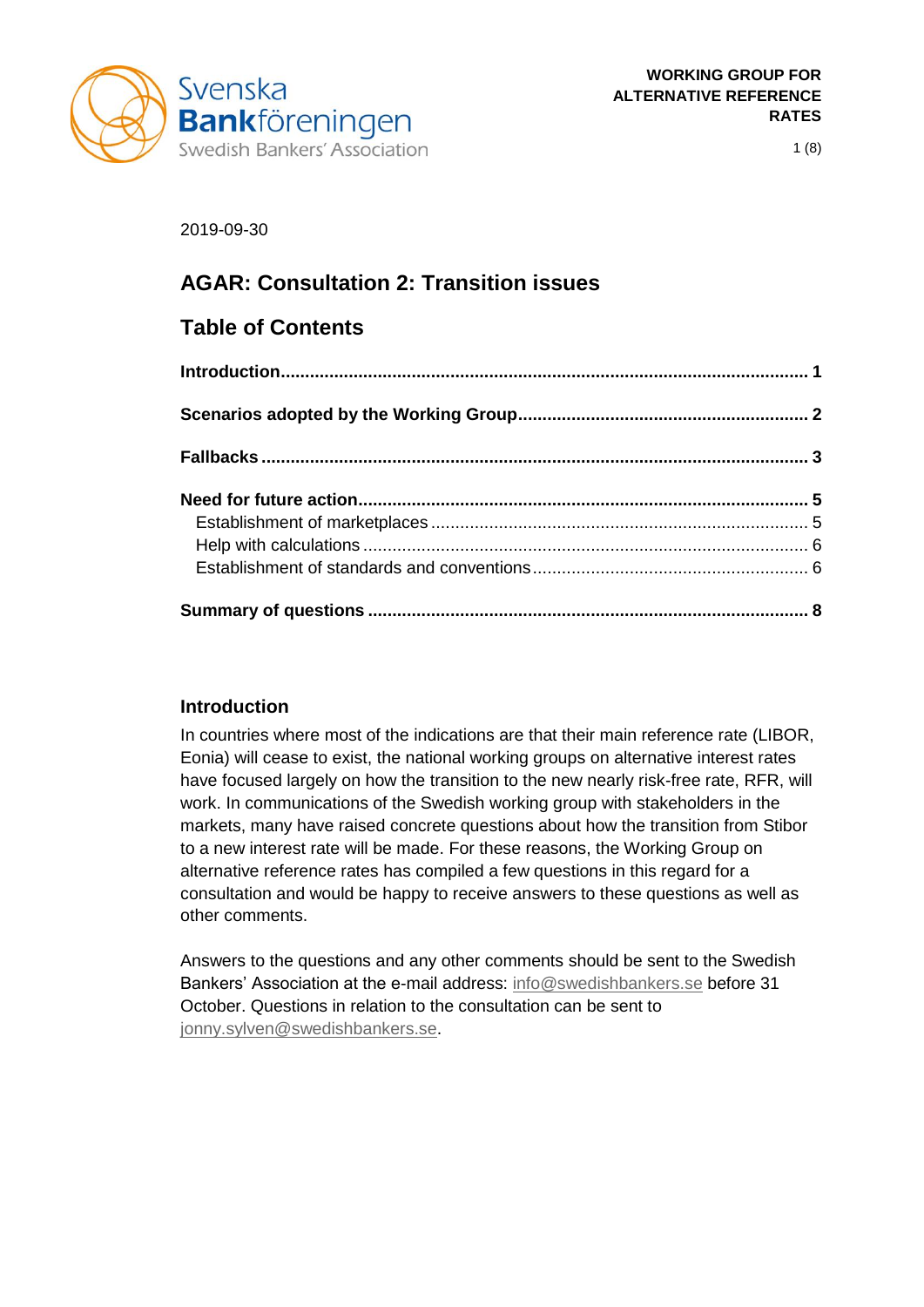

## <span id="page-1-0"></span>**Scenarios adopted by the Working Group**

Sweden is not facing the same situation as the United States or the United Kingdom because there is no pressure from authorities to terminate Stibor as a reference rate, which there is in the United States and the United Kingdom. Because of the Benchmark Regulation (BMR), all benchmarks used in financial contracts within the EU must be approved. Since the EU has decided that Stibor is a critical benchmark, an application for approval of Stibor as a benchmark and approval of its administrator must be sent to Finansinspektionen before the end of 2021. The above application will be made. It is then up to Finansinspektionen (the Swedish Financial Supervision Authority, SFSA) to decide on whether to approve Stibor. Confidence in Stibor is good in the market and there is no evidence that market participants are looking at other reference rates.

The Working Group therefore notes that there is no immediate need to abandon Stibor as the main reference rate in Sweden. The Working Group assumes that Stibor can remain as a reference rate if it is approved.

When the Working Group began its work, there was a clear perception in the world that all interbank rates (Ibors) would be abandoned for nearly risk-free interest rates (RFR) in line with the recommendations made by the Financial Stability Board (FSB) in 2014. This recommendation expressed a desire to abandon Ibors in favour of RFR unless there was evidence that the Ibor used was transaction based. It is now clear that at least Euribor will remain. The determination methodology for Euribor has been changed so that at present it is almost entirely transaction based. For this reason, it can be said that Euroland complies with the FSB's recommendations. Since Euribor will remain, a number of smaller currency areas have also planned to keep their Ibors.

The Working Group therefore notes that the global financial market is not facing an imminent change where all Ibors would be abandoned and all currency areas would use the RFR as their main reference rate.

However, a number of major currency areas will, in the coming years, replace their dependence on Ibors with RFR. This concerns primarily the United States, the United Kingdom, and Switzerland. During this period, therefore, the global financial market will have to work with different interest rate systems. Countries with large financial flows with these countries are more likely to adopt RFR than countries that do not have as extensive financial relations with these countries. Proliferation will probably take place through various forms of financial products that use several currencies (foreign exchange swaps, syndicated loans, etc.). We cannot predict how quickly this proliferation will take place or what may affect it.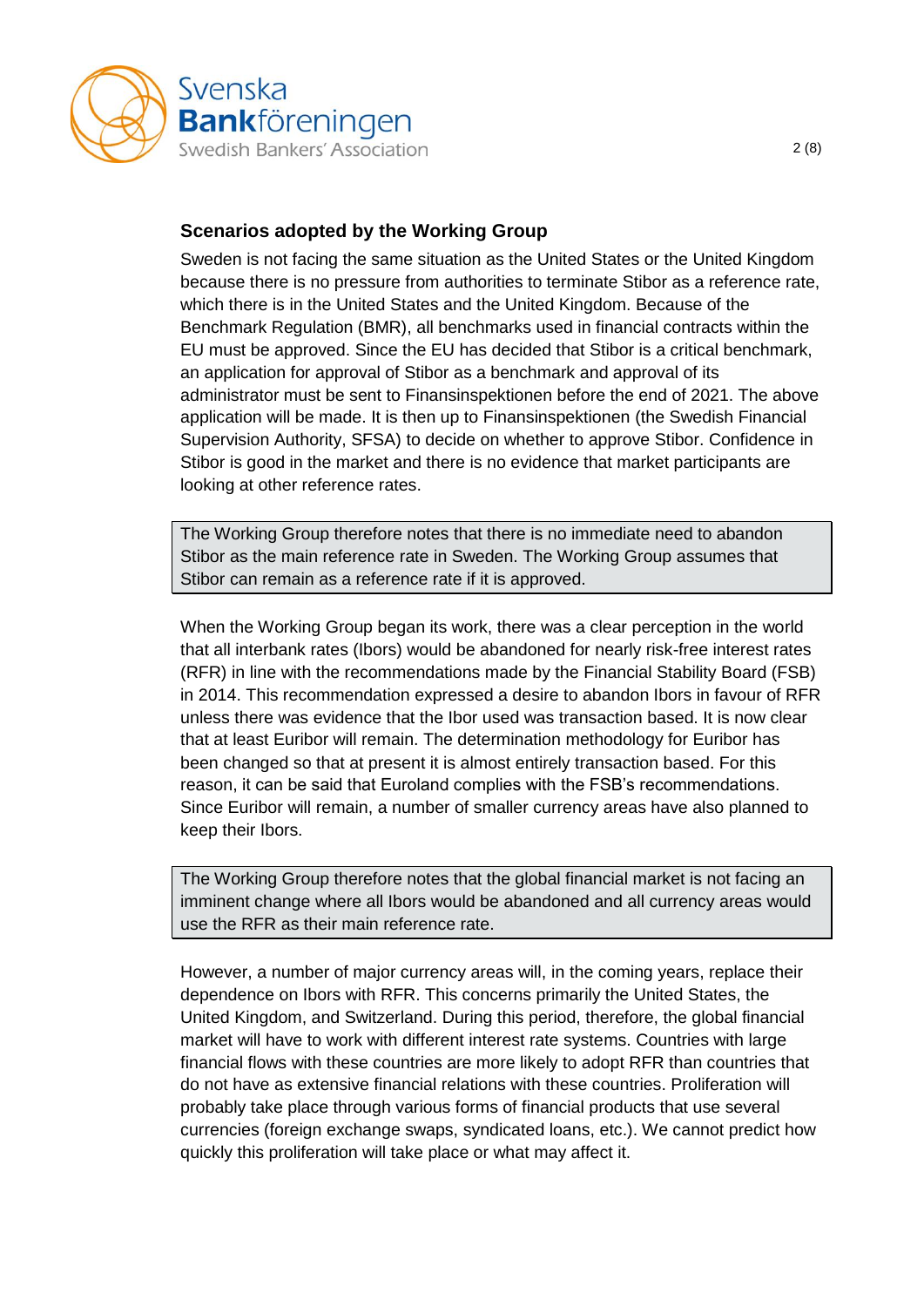

The Working Group expects certain types of financial contracts from the countries where the RFR has been introduced will have a proliferation effect.

The second paragraph of Article 28 of the Benchmark Regulation provides that supervised entities must have action plans in the event benchmarks cease to exist and that this must be reflected in the contractual relationship with customers. This can be interpreted to mean that there must be fallback solutions in contracts with references to an interest rate. Since the Benchmark Regulation has been in force from the beginning of 2018, fallback solutions in line with this requirement should already exist. However, contracts could potentially be simplified if an actual reference rate can be identified instead of referring to various alternative solutions.

The Working Group believes that the Swedish RFR should be able to act as a fallback rate that could apply to the contract if Stibor ceased to exist. Similar solutions exist in other countries.

#### **Questions:**

 Do you think that the Working Group's descriptions of factors influencing the transition are consistent with your view of the situation regarding reference rates? Please explain if you disagree.

### <span id="page-2-0"></span>**Fallbacks**

-

As used herein, the term fallbacks means contract provisions regarding how the parties to the contract will transition from one reference rate to another reference rate. Recently, it has been discussed internationally how a transition from an Ibor to an RFR should be made if the Ibor ceases to exist, is not representative, or otherwise no longer functions as intended when the contract was concluded.

Working groups and different organisations have chosen to indicate provisions they believe stakeholders should include in contracts regarding a transition from the existing reference rate.  $ISDA<sup>1</sup>$  was the organization that first described this and that has been most explicit about how such a transition should be made. The US Alternative Reference Rates Committee, ARRC<sup>2</sup>, has also written a lot about this and given recommendations on how fallbacks can work for a range of product families. They have made specific recommendations for virtually all product groups, except for derivatives where they refer to the work of the ISDA. The European Central Bank

<sup>1</sup> International Swaps and Derivatives Association

<sup>2</sup> Alternative Reference Rate Committee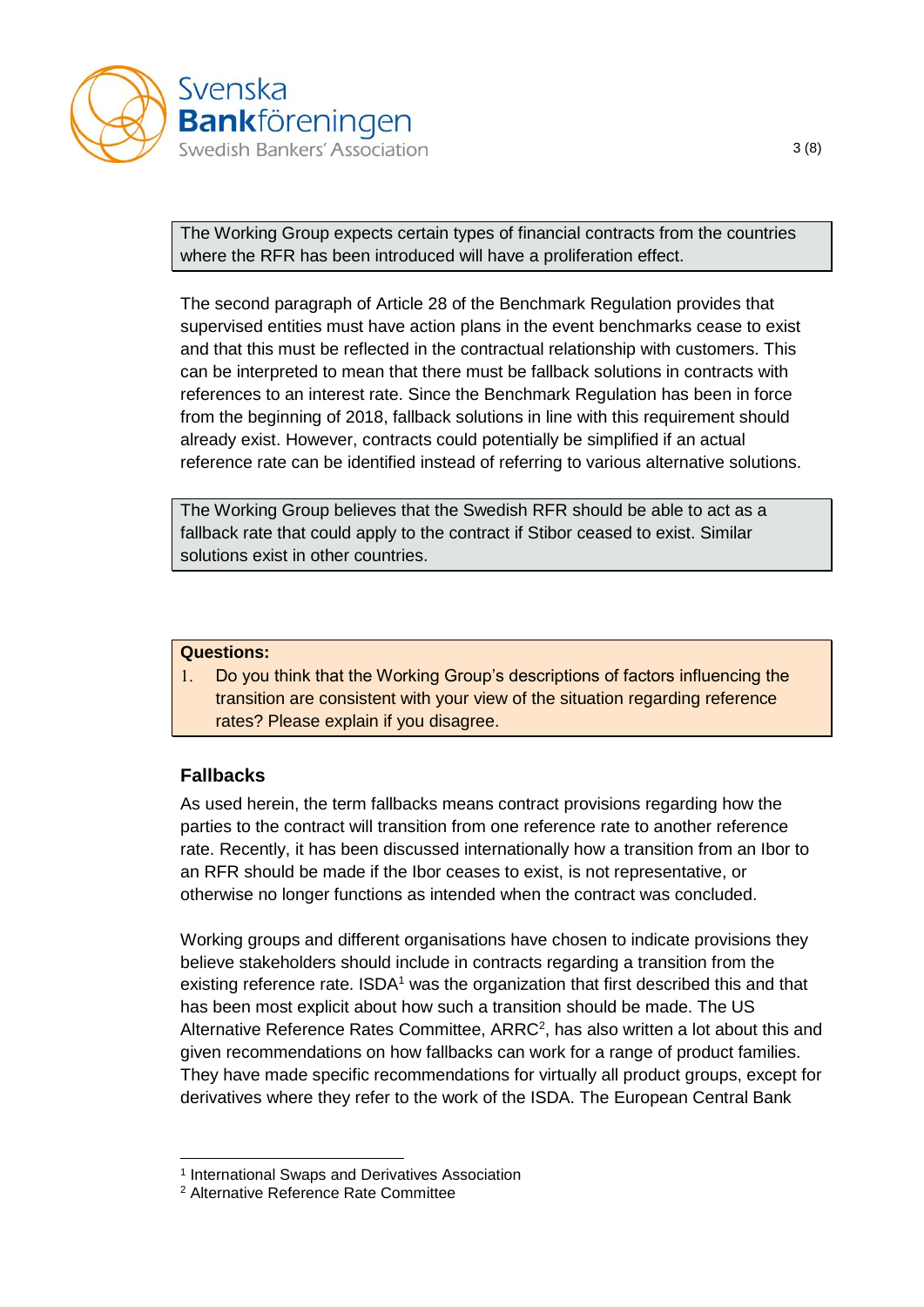

(ECB), the Bank of England (BoE) and other working groups have also written about how fallbacks can be a way to introduce the new interest rate into the market.

The Benchmark Regulation (BMR), a regulatory framework that has been in use since the beginning of 2018, provides for what applies if a reference rate ceases to exist. Accordingly, here it will be discussed how fallbacks could be designed in new contracts.

Based on the writings of the ISDA, there are two areas of concern that are important in fallback recommendations: what should trigger a transition from the existing reference rate to a new reference rate in the contract and how should the adjustment between interest rates be calculated.

In relation to triggers, initially discussions were held about a competent authority declaring that the existing benchmark rate will or has ceased to exist. This may be announced by the administrator's supervisory authority, the central bank or the administrator itself. However, it has also been pointed out that it should be possible to change the reference rate in a contract when the interest rate can no longer be considered representative. It has also been pointed out by Euroland that one reason for switching may be that the reference rate does not comply with legal requirements. This can be seen in the light of the Benchmark Regulation which confers powers on supervisory authorities to withdraw the benchmark permit if it no longer lives up to the requirements set out in the BMR or is no longer representative of its underlying market. It seems reasonable that a provision in a contract regarding when a change of reference rate should take place should be consistent with applicable legal requirements.

It is not considered entirely obvious that it should be possible to replace an Ibor with an RFR. Since an RFR has a shorter term than most other Ibors and in many cases can be said to lack any credit risk aspect, it is natural to believe that RFR is lower than Ibor. Therefore, it has been proposed that an adjustment be made to the RFR for the remaining term of the contract to make it comparable to the Ibor by adding a maturity factor and a credit risk factor. So far, for the ISDA this has resulted in a proposal that the maturity factor should be managed by calculating the interest rates based on compounded rates, while the credit risk factor is identified as a historical difference between the Ibor and the compounded rate for RFR for the same tenor. The ISDA assumes that only the question of the compounded rate method should be applied to create coupons.

AGAR believes that there are no grounds for Sweden to adopt a different recommendation than the one developed by the ISDA. AGAR also recommends that this adjustment be used regardless of the type of product.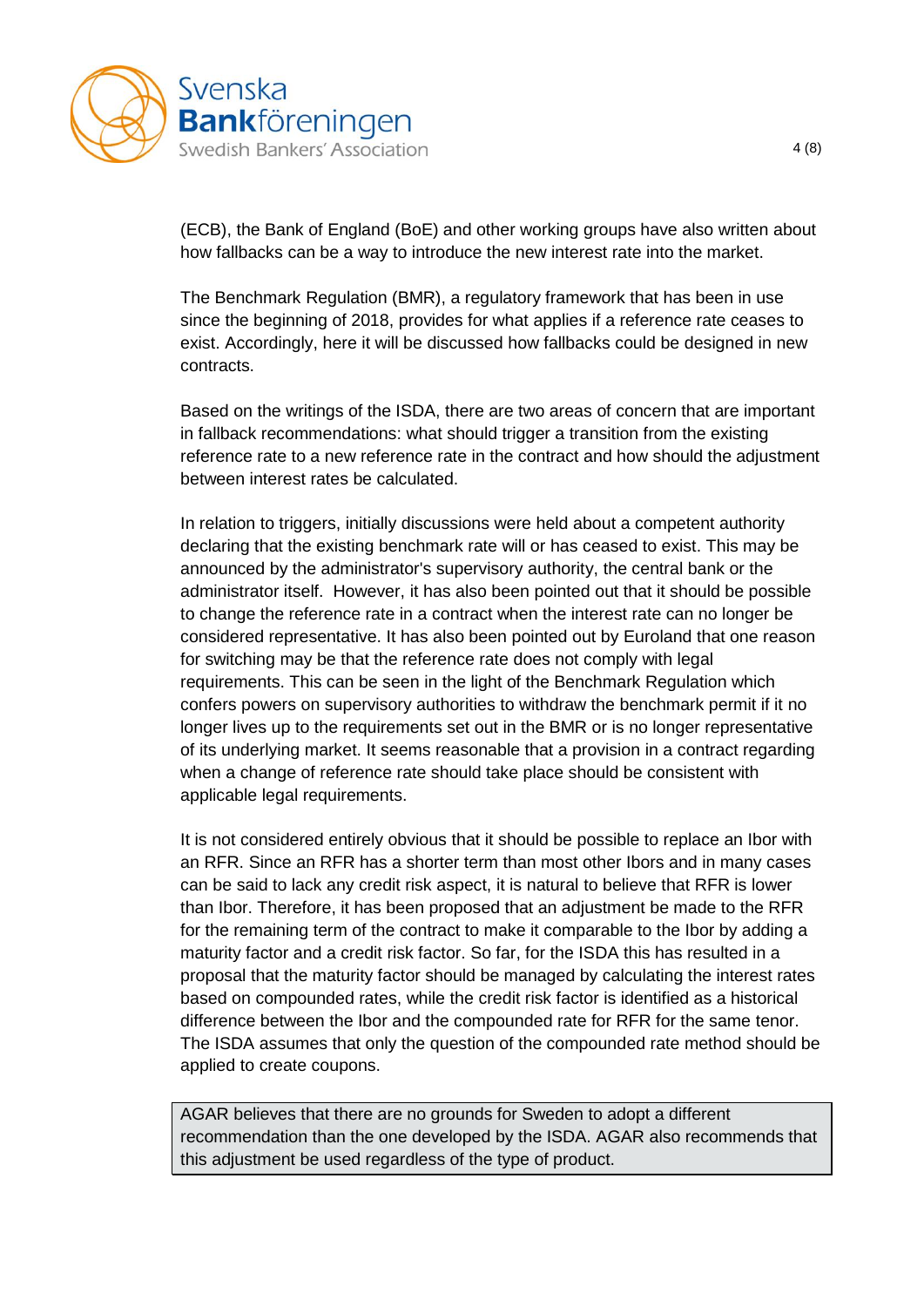

The interest rate adjustment could be calculated at the fallback time as an exact value expressed in points which then remains constant over the entire remaining contract term. Since RFR is short term, it is much more dependent on the monetary policy conducted. However, it will not include future expectations as to monetary policy, as can be seen in Ibors. Another difference is that Ibors take account of stress in the financial system in a completely different way than an RFR. For these reasons, the adjustment made at the fallback time itself does not necessarily determine whether the new interest rate is fair in relation to the interest rate adopted when the contract was concluded.

#### **Questions:**

- Do you think that there are grounds for the Working Group to make recommendations on the design of fallbacks? What should such a recommendation include?
- How should the reasons for a change of reference rates be expressed in a recommendation?

#### <span id="page-4-0"></span>**Need for future action**

In countries where the existing reference rate will most likely cease to exist, the working groups have been working on measures to stimulate interest in the new interest rate. This has also been reinforced in these countries by measures taken by authorities aimed at abandoning references to the old interest rate.

The Working Group is not convinced that these measures are necessary in Sweden at the moment although they may be needed in the future. If and when Stibor is to be abandoned. Many of these issues relate to operations that require establishment of markets that do not exist today. This whole section is therefore speculative. It has been included because questions have been asked about these parts and they are frequently discussed in other countries.

#### <span id="page-4-1"></span>**Establishment of marketplaces**

Establishment of derivative markets for the new interest rates, mainly in the form of OIS and futures markets, has been considered as a way to stimulate the use of a new interest rate. Marketplaces are often established by those who operate them, using standards and guidelines developed by the working groups.

The Working Group is of the opinion that it is currently not possible to establish any marketplaces for the use of an interest rate that is not established. When the interest rate is published, marketplaces can be established if there is an interest in creating such marketplaces. These marketplaces may then use the conventions and standards proposed by the Working Group. It may also be the case that the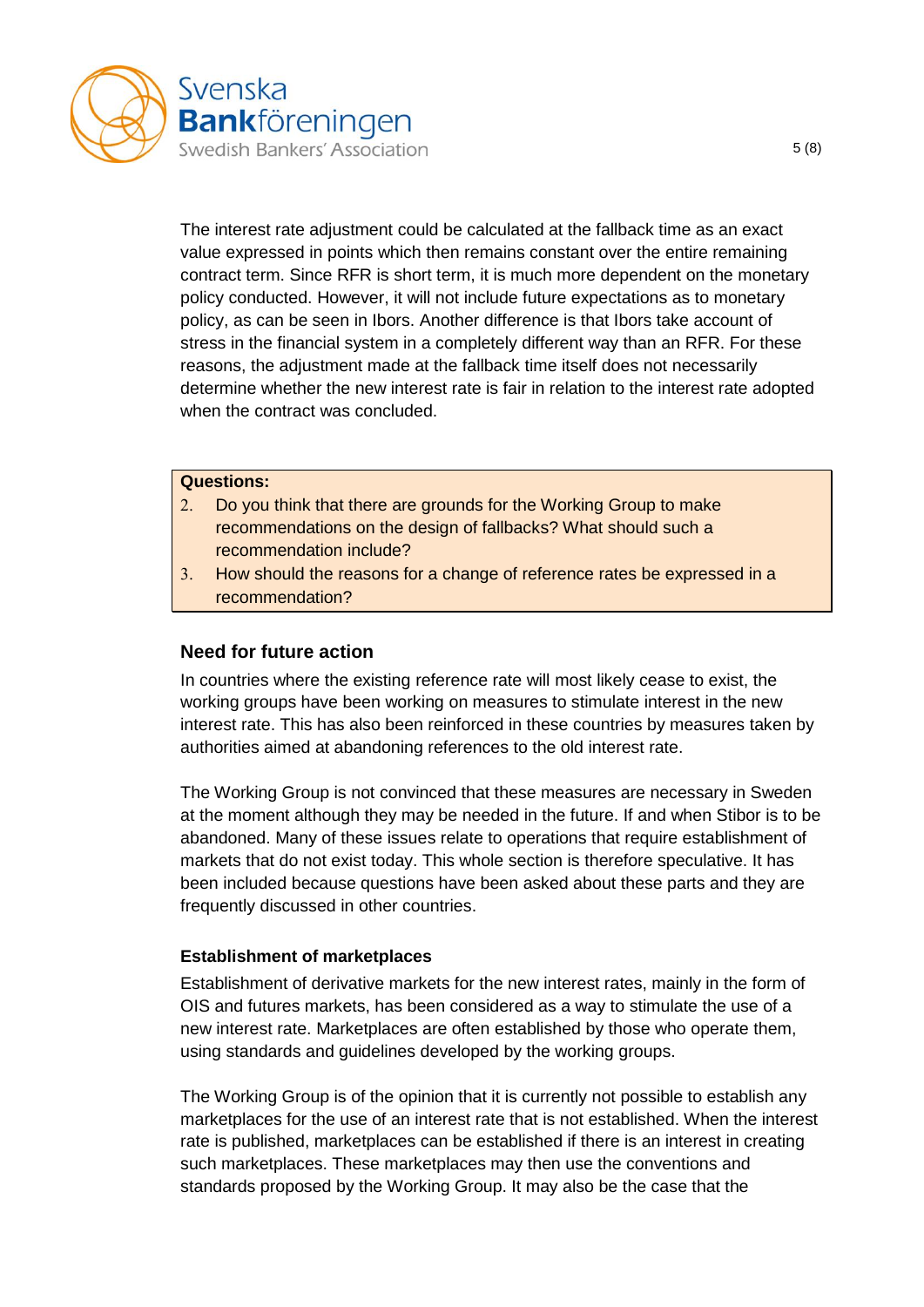

marketplace will be based on its own conventions (see below) if there is a greater demand for such solutions.

#### **Questions:**

 Do you agree that marketplaces should be established only once there is an interest in them?

### <span id="page-5-0"></span>**Help with calculations**

As RFR does not have the long maturities that Ibors do, the interest rate cannot be used in the same way. In countries where RFR has been developed, it has been noted that it is necessary to continue with a coupon period of three months or similar. For example, it has been considered important for issuers to be able to continue to issue bonds with fixed-interest rates over three months, FRN. However, these bonds have not been designed with forward-looking interest rates, but rather they are built up during the coupon period and are therefore said to be backward-looking. In the UK, the coupon rates have been calculated using a compound interest rate calculation while issuers in the USA originally used simple averages during the coupon period. However, the US has now increasingly transitioned to the compound rate calculation.

To facilitate this procedure, it has been suggested that the administrator of the interest rate should also publish variants of the current compound interest rate variant for different coupon periods. This is not a way to eliminate the problem of calculating compound interest rates. Rather, the proposal relates to the need for conventions on when the calculation of the coupon should start and end (see below on conventions and standards). This can create standards for how the current interest rate for different coupon periods is calculated. However, the calculation is backward-looking so the relevant compounded interest rate for a specific maturity is the one applicable to the period up to that date.

#### **Questions:**

 Do you think it would be valuable if the administrator were to publish what an RFR rate would be compounded over various maturities?

### <span id="page-5-1"></span>**Establishment of standards and conventions**

The Working Group could set up conventions regarding the calculation of certain elements of this interest rate. Work in other currency areas has indicated that this concerns how interest rate that can be used as a coupon rate should be calculated. However, this work has not led to a greater uniformity of calculation methods between countries. It is possible that the calculations could be done in the same way in the currency area regardless of the product.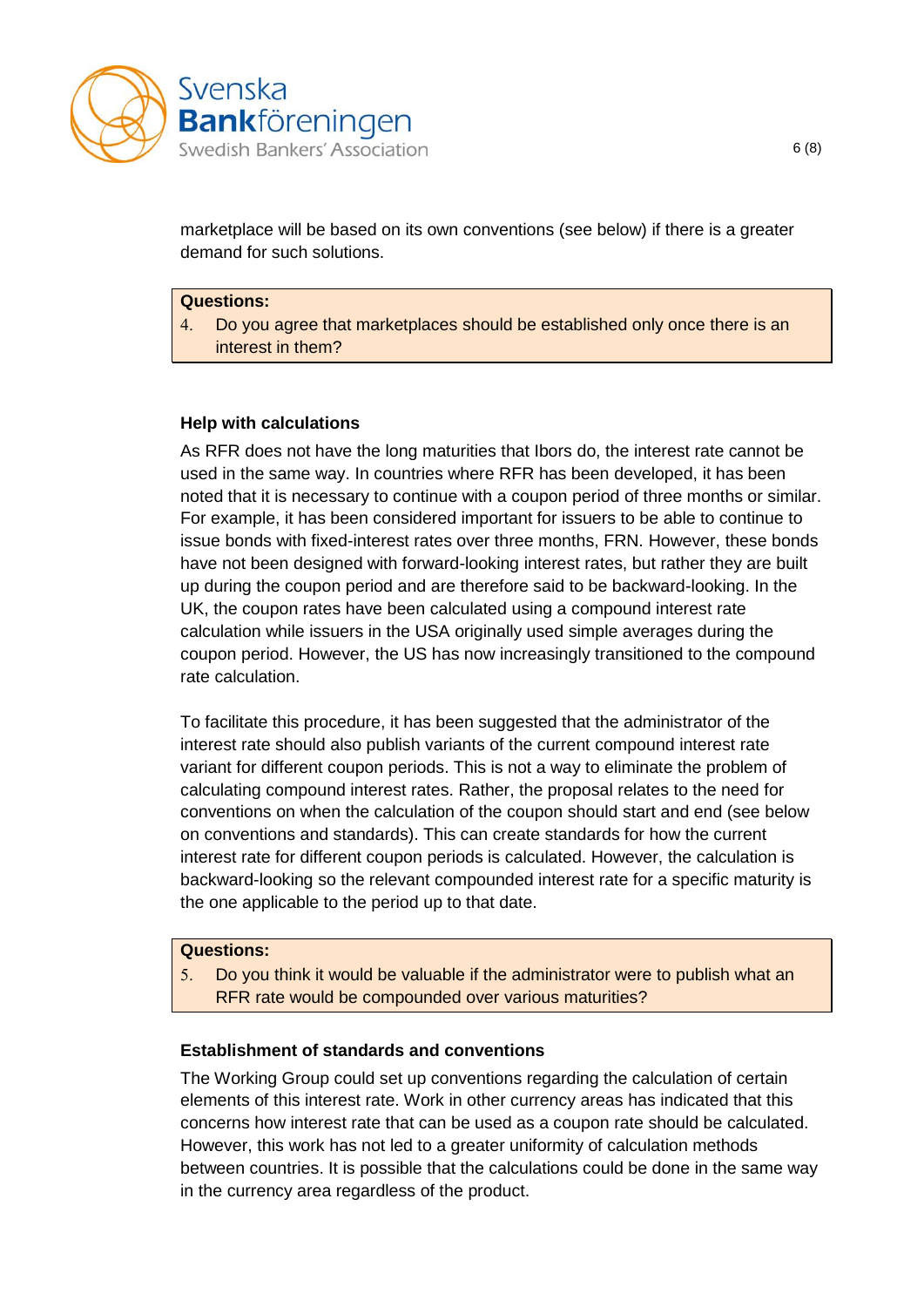

The advantage of producing a standard that is followed is that comparison of products and hedging might become easier. The problem of developing standards for an interest rate that does not exist is that it is not possible to say with certainty what the interest is in a particular type of standard.

In order to calculate the coupon rate, i.e., an interest rate that could serve as an alternative to today's three-month Stibor or similar, a number of areas can be emphasised:

- Average Calculation Method: The interest rate should be an average of O/N interest rates during the coupon period. Generally, this has involved the common arithmetic mean of all values during the period and compounded interest calculation of all interest rates during the period. It has also been discussed that there are different methods of calculating compounded rates. It seems, however, that compounded interest rate is the winning standard which appears to be liked by the market. In Sweden, the compounded interest rate method is currently used to calculate interest rates in Stina and Riba contracts.
- Payment Date: There have been different variants of which day the coupon must be paid. If it is not known what the interest rate will be until the coupon day, it is not realistic to believe that payment will be made on that day.
- Lag: Several of the FRN issued publicly have had an interest rate calculation period starting one or a few days before the actual coupon period started and also ending the same number of days before the coupon period ends. This is to make it clear at the time of payment how large the coupon will be for both the payor and the recipient of the coupon.
- Freezing: A method that has been used is that it is assumed that the interest rate applicable a number of days before the coupon payment applies to all days until the coupon payment date.

There have also been different variants of how these can be combined. The last three points are interdependent and therefore they can be seen as interchangeable to some extent.

In addition, a normal interest rate convention may be needed.

### **Questions:**

- Do you see a need for the Working Group to produce standards in accordance with the discussion above? Please explain why.
- What aspects of interest rate calculations do you think are the most important to standardise?